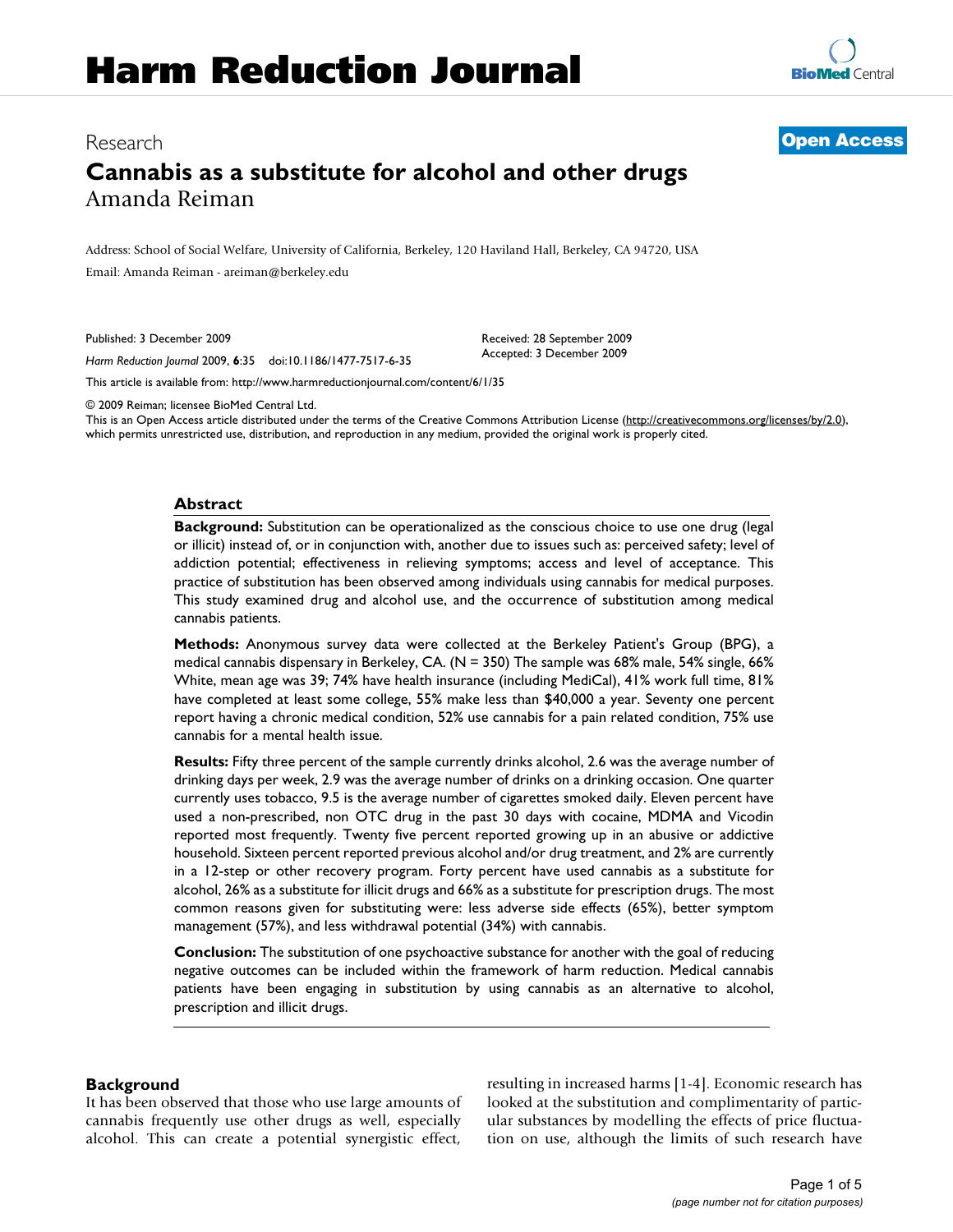been noted [5]. When considering youth, Pacula has found cannabis and alcohol to be compliments. As beer prices rose, cannabis use declined [6]. This could potentially be because the introduction of alcohol into an adolescent environment increases the likelihood of other substance being brought into that environment; once the presence of alcohol decreases, the presence of other substances might decrease as well. Among adults, amphetamine has been found to be a substitute for those who's drug of choice is alcohol, and alcohol as a substitute for those who cannot obtain MDMA and cocaine [7,8]. This research suggests that through various patterns, individuals are making personal decisions about alcohol and drug substitution.

For the purposes of this study, substitution was operationalized as the conscious choice to use one drug (legal or illicit) instead of, or in conjunction with, another due to issues such as: perceived safety; level of addiction potential; effectiveness in relieving symptoms; access and level of acceptance. The substitution of cannabis for alcohol and other drugs has been observed among individuals using cannabis for medical purposes. Medical cannabis patients are regular cannabis users with a stable supply, and their access to cannabis not granted under a standardized prescription system, yet still legitimized by a doctor's recommendation (self-medication). This, in addition to the legal protection given to patients in California, increases the freedom of choice regarding the use of cannabis as a substitute among this population. A survey of 11 medical cannabis doctors in California found that all doctors had seen patients who were using cannabis as a substitute for alcohol. Furthermore, one said that over half of her patients reported preferring cannabis to alcohol, and another reported that 90% of his patients reduced their alcohol use after beginning the use of medical cannabis [4]. The dual use of alcohol and cannabis has been observed in several research studies on medical cannabis patients. First, previous alcohol abuse was reported in 59 of 100 medical cannabis users in a University of California, San Francisco study. Furthermore, 16 of 100 subjects reported previous alcohol dependence [9].

Beyond the population of medical cannabis patients, substituting cannabis or other drugs for alcohol has been described as a radical alcohol treatment protocol. If alcohol negatively affects a person's level of functioning, cannabis or another drug might be an alternative for the user. Charlton has suggested that the radical approach of substitution with substances such as benzodiazepine might be used to address heavy alcohol use in the British Isles by incorporating the idea of self-medication into his discussion by his assertion that "the drug-substitution strategy is based on the assumption that most people use lifestyle (recreational) drugs rationally for self-medication purposes" (p. 457). It is posited that people might substitute a safer drug with less negative side-effects if it were socially acceptable and available [10].

The first cannabis substitution study was a single subject study conducted by Tod Mikuriya in 1970, in which a female (age 49) who was an alcoholic was instructed to substitute cannabis for alcohol. The subject was also administered Antabuse to assist in her abstention from alcohol. The subject reported increased ego strength, useful behaviour, ability to control cannabis intake, euphoria and tranquilization. In addition, there were improvements in concentration, disposition, physical health, ability to revisit social situations and ability to appropriately express anger [11]. The issue was revisited in 2001 with a study of 104 medical cannabis patients in California who used cannabis in an effort to stop the use of other drugs, in particular alcohol. For example, participants may have been previous alcoholics who have replaced their alcohol use with a daily regimen of cannabis. Demographic data were collected as well as information on family alcohol history and alcohol and cannabis usage patterns. The authors included both descriptive statistics and excerpts from interviews. With respect to family alcohol history, 55% of participants reported having one or two alcoholic parents. Most of the participants (90%) listed alcohol as their primary drug of choice, although a few participants had also had addiction issues with heroin, cocaine, amphetamine and other drugs. One interesting finding in this study is that 45% of patients reported using cannabis to relieve pain that they suffered as a result of an alcohol related injury [12].

Cannabis substitution has also been discussed as part of a harm reduction framework. A record review of 92 medical cannabis patients who used marijuana as a substitute for alcohol was conducted with the goal of describing these patients and determining the reported efficacy of treatment. Fifty-three percent of participants reported being raised by at least one alcoholic/addict parent. Concerning reported health problems, 64% of the sample identified alcoholism or cirrhosis of the liver as their presenting problem. Thirty six percent identified themselves as alcohol abusers but listed another health problem as their primary concern. As in Mikuriya's 2001 study, 21% of the sample reported having been injured in an alcohol related incident. When addressing the efficacy of cannabis as a substitute for alcohol, all participants reported cannabis substitution as very effective (50%) or effective (50%). Ten percent of the patients reported being abstinent from alcohol for more than a year and attributed their success to cannabis. Twenty one percent of patients had a return of alcoholic symptoms when they stopped using cannabis. Reasons for stopping the cannabis use ranged from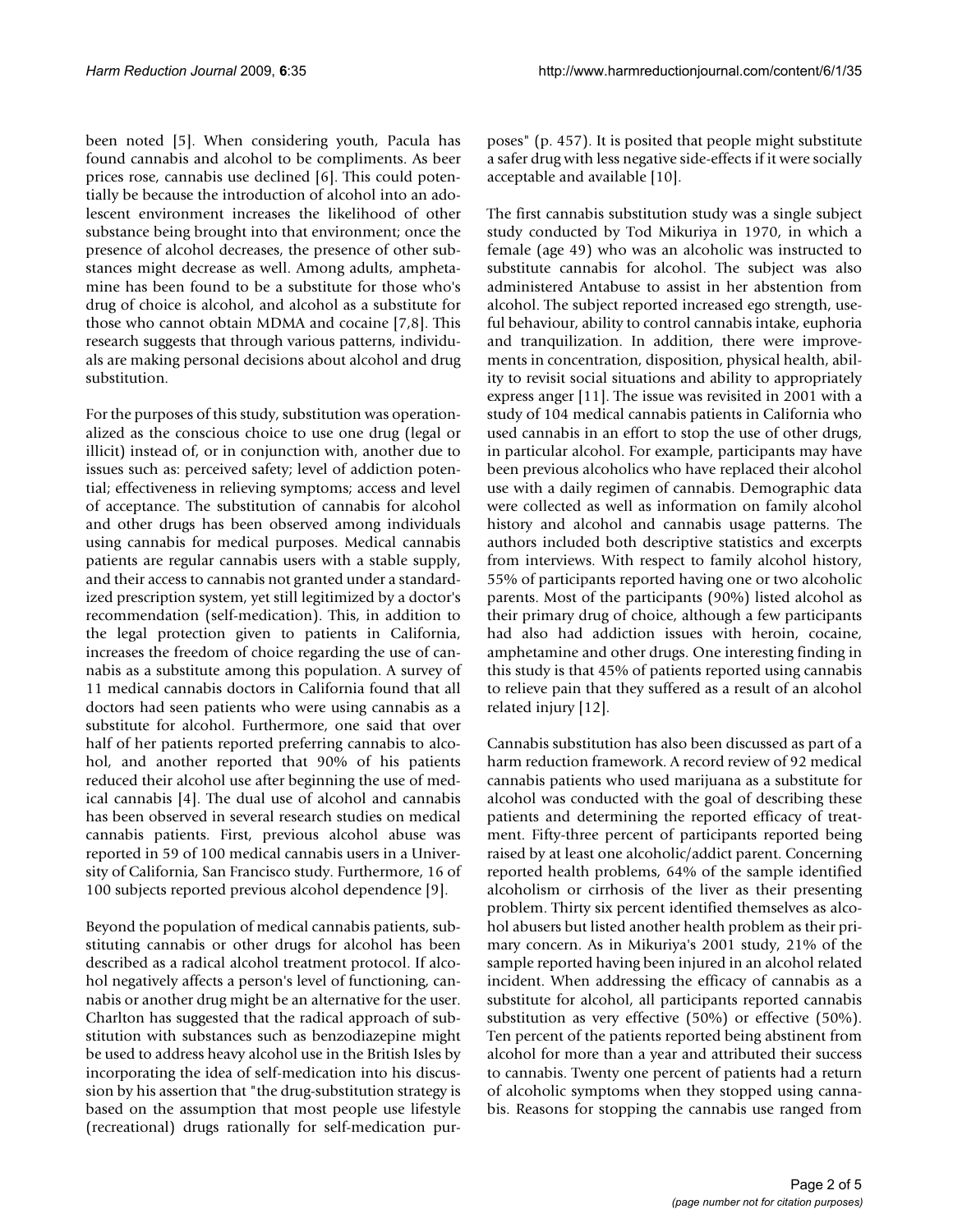entering the armed forces to being arrested for using cannabis [13].

Previous alcohol use, treatment, and substitution were also documented in a sample of 130 medical cannabis patients in the San Francisco Bay Area. Twenty four had reported previous alcohol treatment. Half of the sample reported using cannabis as a substitute for alcohol, 47% for illicit drugs and 74% using it as a substitute for prescription drugs. The most common reason reported for using cannabis as a substitute was fewer side effects from cannabis and better symptom management from cannabis [14].

The personal health practice of substitution among medical cannabis patients can provide information concerning non-traditional and alternative means used by individuals to personally address their health issues without official involvement in the health care system. Furthermore, examining substitution among this population might translate into the development of more effective, clientcentred treatment practices within the field of addiction.

## **Methods**

The survey sample for this study consisted of 350 medical cannabis patients between the ages of 18 and 81 from the San Francisco Bay Area, California. Participants are members of Berkeley Patients Group (BPG), a medical cannabis dispensing collective in Berkeley, CA. The sample was 68.4% male (N = 238), 66.2% White (N = 231) and 14.6% Multi-racial ( $N = 51$ ). The mean age was 39.43.

A survey was created by the researcher, with portions adapted from a patient survey administered by Dr. Frank Lucido at his medical practice in Berkeley, CA. The survey had five sections: demographic information, medical information, cannabis use pattern, alcohol and drug use and service utilization. Participants were asked the quantity and frequency of alcohol, tobacco and drug (prescription and illicit) use as well as current and past alcohol and/or drug treatment. Participants were also asked about whether they use cannabis as a substitute for alcohol, illicit drugs or prescription drugs and why to investigate medical cannabis as a treatment for alcohol and/or drug dependence.

The survey data were collected by the researcher at BPG. The researcher approached patients as they came into BPG and asked if they would like to participate in an anonymous survey being conducted by BPG. If patients were not able to fill out the survey, it was administered by the researcher. The survey included an explanation of the study and the right to refuse to participate or to stop the survey at any time. Data collection occurred for the most part during the hours of 1-5 pm and took place during the week and on weekends. Data were analyzed in SPSS, and frequencies were calculated.

There are several limitations of this study. First, due to the close proximity to the campus of the University of California, Berkeley, there might be an over-representation of college students in this sample. This might affect data on employment status, age, marital status, income and to a lesser extent, gender and race. Secondly, although data were collected in the middle of the day regularly for several months, it is possible that some patients might come to BPG at times when data collection was not occurring. Furthermore, patients who are extremely ill might not be able to stay and fill out a survey. The sample itself prevents the generalization of these results to the greater population of cannabis users, as medical cannabis patients might differ in substantial ways from the general population, especially concerning areas of substance using behaviour, and patients from Berkeley Patient's Group may not represent the greater population of medical cannabis patients. Furthermore, there are not formal measures of alcohol drug related problems on the survey, making it impossible to explore the behavioural implications of cannabis substitution. Finally, although the survey was anonymous, the legal status of medical cannabis might prevent some patients from filling out surveys and some participants from being completely forthcoming with information. Furthermore, although the practice of substitution was described to participants in the survey, the data do rely on self report and the participant's own reality concerning their substitution behaviour.

## **Results**

## *Alcohol, Tobacco and Other Drug Use*

Fifty three percent of the sample reported that they currently drink alcohol. The average number of drinking days per week was  $2.63$  (N = 180). The average number of drinks on drinking days was  $2.88$  (N = 163). One quarter of the sample currently smoke tobacco. The average number of cigarettes smoked per day is  $9.54$  (N = 80). Eleven percent of the sample reported using a drug other than cannabis, a prescription or over the counter drug in the past 30 days. Cocaine, MDMA and Vicodin were reported most frequently  $(N = 5)$ , followed by LSD  $(N = 5)$ 4), mushrooms and Xanax (N = 3).

## *Treatment*

One quarter of the sample reported growing up in an alcoholic or abusive household, 16.4% reported previous alcohol or substance abuse treatment, and 2.4% are currently in a 12-step or some other type of substance abuse or alcohol dependence program.

#### *Substitution*

As shown in Table 1, forty percent of the sample reported using cannabis as a substitute for alcohol, 26% reported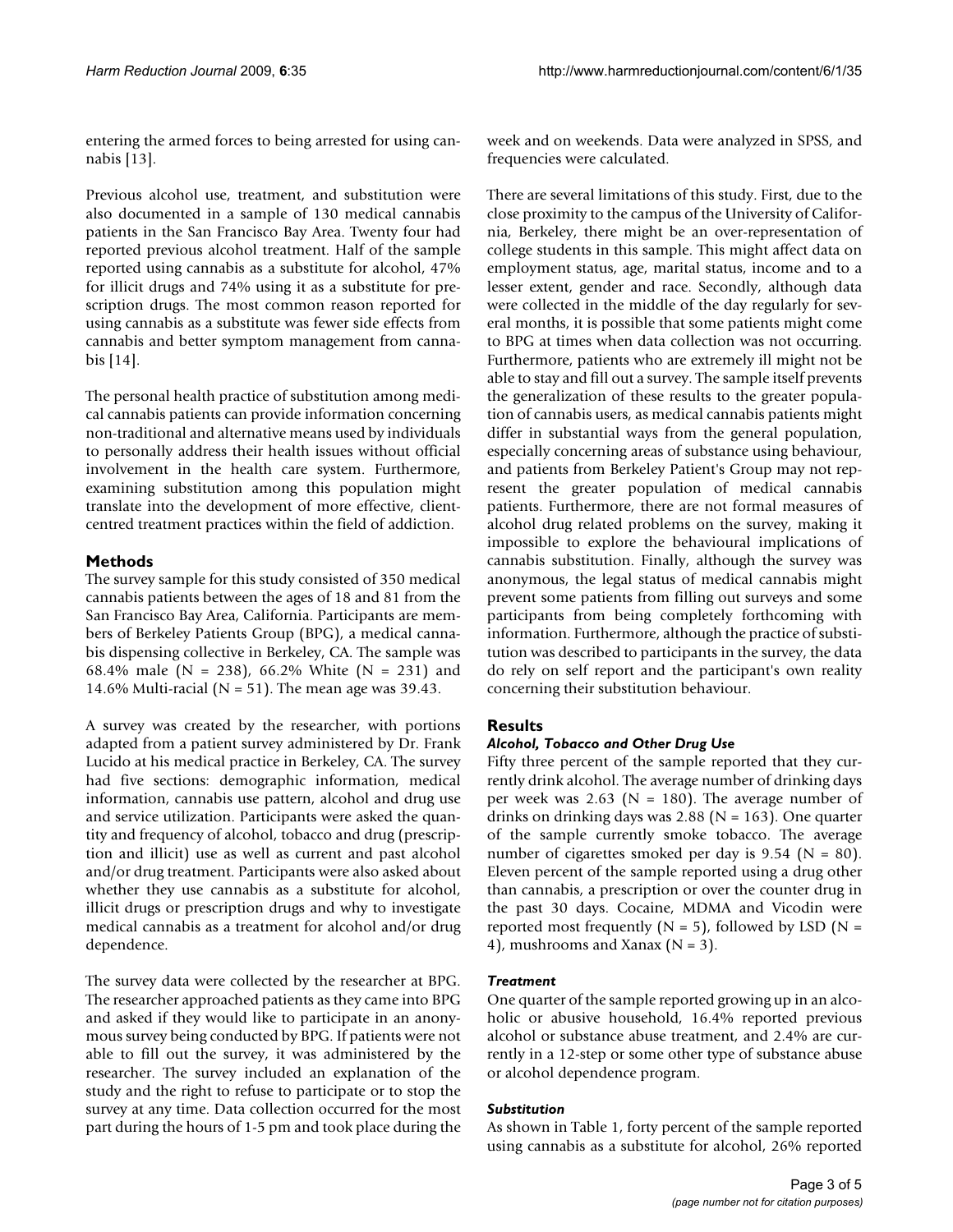using it as a substitute for illicit drugs, and 65.8% use it as a substitute for prescription drugs. Referring to Table 2, sixty five percent reported using cannabis as a substitute because it has less adverse side effects than alcohol, illicit or prescription drugs, 34% use it as a substitute because it has less withdrawal potential, 17.8% use it as a substitute because its easier to obtain cannabis than alcohol, illicit or prescription drugs, 11.9% use it as a substitute because cannabis has greater social acceptance, 57.4% use it as a substitute because cannabis provides better symptom management, and 12.2% use it as a substitute for some other reason.

## **Discussion**

Research has suggested that medical cannabis patients might use more alcohol than non patients, and might have a higher instance of alcohol abuse than the general population [3,9]. Drinking patterns among the BPG sample were average, with 53.4% of the sample being current drinkers, the mean number of drinking days per week being 2.63 and the mean number of drinks on occasion being 2.88. When looking at the national rate of alcohol use, 55% of the U.S. population 18+ is a current drinker, compared to 53% of the BPG sample. The national data report 7.8% of the 18+ national sample have used an illicit drug in the past month, compared to 11% of the BPG sample [15]. The study of 100 patients from San Francisco found a much higher rate of tobacco smoking (78% vs. 24.9% of the BPG sample) [9].

When considering previous alcohol and/or substance abuse treatment, 16.4% of the BPG sample reported previous treatment for alcohol or substance abuse; this was the same percentage found in Reiman's sample of 130 medical cannabis patients [14]. Mikuriya found in 2001 and 2004 that 55% and 53% of patients respectively reported having one or two alcoholic parents [12,13]. One quarter of this sample reported growing up in an alcoholic or abusive household.

As previously discussed, research on medical cannabis patients has alluded to the use of cannabis as a substitute for alcohol, illicit or prescription drugs [9-13]. This phenomenon was also reflected in the data on substitution from the BPG sample, as 40% of participants reported using cannabis as a substitute for alcohol, 26% as a substitute for illicit drugs and 65.8% as a substitute for pre-

**Table 1: Percent of sample reporting using cannabis as a substitute**

|                              | N   | ℅    |
|------------------------------|-----|------|
| Alcohol substitute           | 134 | 40   |
| Illicit drug substitute      | 87  | 26   |
| Prescription drug substitute | 719 | 65.8 |

| Table 2: Reasons for using cannabis as a substitute |  |  |  |  |
|-----------------------------------------------------|--|--|--|--|
|-----------------------------------------------------|--|--|--|--|

|                            | N   | ℅    |
|----------------------------|-----|------|
| Less adverse side effects  | 197 | 65   |
| Less withdrawal potential  | 103 | 34   |
| Ability to obtain cannabis | 54  | 17.8 |
| Greater social acceptance  | 36  | 11.9 |
| Better symptom management  | 174 | 57.4 |
| Other reason               | 37  | 122  |

scription drugs. These substitution rates were very similar to those found by Reiman [14]. Additionally, three patients noted during the survey that they used cannabis to quit smoking tobacco.

Eighty five percent of the BPG sample reported that cannabis has much less adverse side effects than their prescription medications. Additionally, the top two reasons listed by participants as reasons for substituting cannabis for one of the substances previously mentioned were less adverse side effects from cannabis (65%) and better symptom management from cannabis (57.4%).

## **Conclusion**

The substitution of one psychoactive substance for another with the goal of reducing negative outcomes can be included within the framework of harm reduction. Medical cannabis patients have been engaging in substitution by using cannabis as an alternative to alcohol, prescription and illicit drugs. This brings up two important points. First, self determination, the right of an individual to decide which treatment or substance is most effective and least harmful for them. If an individual finds less harm in cannabis than in the drug prescribed by their doctor, do they have a right to choose? Secondly, the recognition that substitution might be a viable alternative to abstinence for those who are not able, or do not wish to stop using psychoactive substances completely. Due to a potential conflict between the use of medical cannabis and philosophies of recovery programs such as Alcoholics Anonymous, some dispensaries offer harm reduction based recovery groups aimed at those in recovery who use medical cannabis. Mikuriya has suggested the development of 12 Step groups tailored towards those who want to take advantage of the cost free, fellowship driven nature of 12 Step programs, but wish to use cannabis actively during recovery [13]. The lack of drug and alcohol related problem measures utilized in this study calls for a further investigation into the relationship of such problems and the use of cannabis as a substitute. To that end, more research needs to be done on the possibilities for substitution that lie in the field of addiction, and on the individuals who have already successfully incorporated substitution into their health care regime.